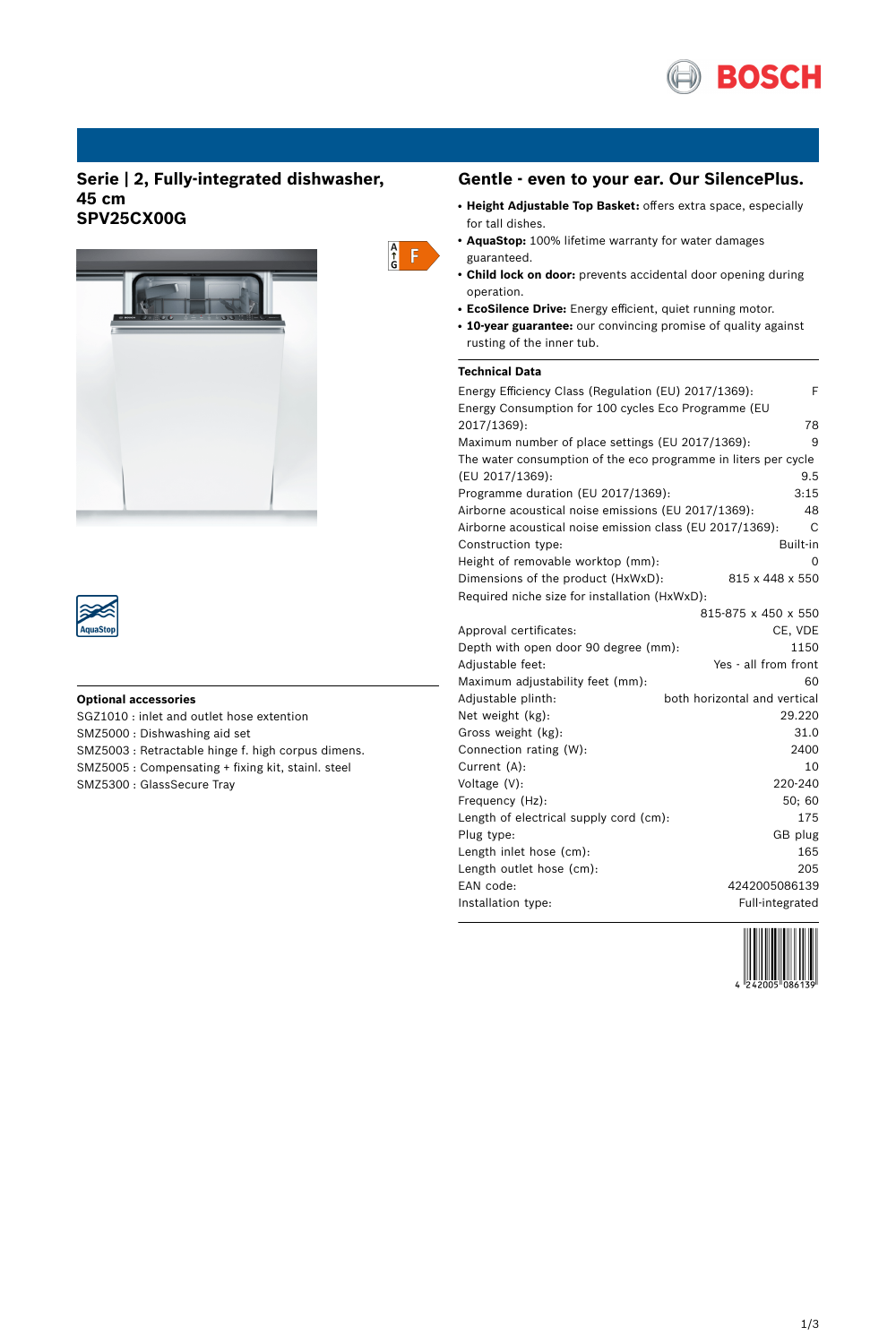

# **Serie | 2, Fully-integrated dishwasher, 45 cm SPV25CX00G**

## **Gentle - even to your ear. Our SilencePlus.**

#### **Performance**

- Energy Efficiency Class: A+
- Capacity: <sup>9</sup> place settings
- Energy consumption in programme Eco <sup>50</sup> °C: <sup>220</sup> kWhper year, based on 280 standard cleaning cycles using cold water fill and the consumption of the low power modes. Actual energy consumption will depend on how the appliance is used.
- Water consumption in Eco <sup>50</sup> programme: <sup>2660</sup> litres per year, based on 280 standard cleaning cycles
- Programme time in Eco <sup>50</sup> programme: <sup>195</sup> minutes
- <sup>A</sup> rated performance for washing and <sup>A</sup> for drying
- Noise level dB (A) re 1pW: <sup>48</sup> dB
- Noise level (silence programme): not available(A) re <sup>1</sup> pW
- Energy consumption in Eco <sup>50</sup> programme: 0.78 kWh
- Water consumption in Eco <sup>50</sup> programme: 9.5 litres

## **Programmes/functions**

- <sup>5</sup> programmes: Intensive <sup>70</sup> °C, Auto 45-65 °C, Eco <sup>50</sup> °C, Quick, Pre rinse
- <sup>1</sup> special option: VarioSpeed
- <sup>4</sup> temperatures

### **Flexible design elements**

- Vario basket system
- Height adjustable top basket when empty
- Lower rack handle: no handle
- Variable cutlery basket in bottom basket
- Knife rack in top basket

#### **Innovations and technology**

- Heat exchanger Hygienic and efficient drying
- DosageAssist detergent dispenser
- Automatic detergent detection
- ActiveWater hydraulic water system
- EcoSilence BLDC drive
- AquaSensor III, Load Sensor
- AquaMix Glass protection system
- AquaStop: Bosch warranty in case of water damage for the lifetime of the appliance. Please find warranty terms under https://www.bosch-home.co.uk/customer-service/careprotection-and-parts/additional-warranties
- DuoPower spray arm in upper basket

### **Design features**

- Push button top edge controls
- Acoustic end of cycle indicator, water inlet indicator
- Time delay (3, <sup>6</sup> or <sup>9</sup> hours)
- Child safety Childproof door lock
- Stainless steel interior
- Display colour: Red LED indicators
- LED salt refill indicator, LED rinse aid refill indicator
- Alternating spray arms
- Large item spray head, steam protection plate
- Self-cleaning filter system with <sup>3</sup> piece corrugated filter
- Acoustic end of cycle indicator
- Front-adjustable rear foot
- Dimensions (HxWxD): 81.5 x 44.8 x 55cm
- Efficiency information relates to the Eco <sup>50</sup> programme. This programme is suitable for cleaning normally soiled tableware and is the most efficient programme in terms of combined energy and water consumption.

*\* Please find warranty terms under https://www.siemens-home.bshgroup.com/uk/customer-service/warranty/additional-warranties*